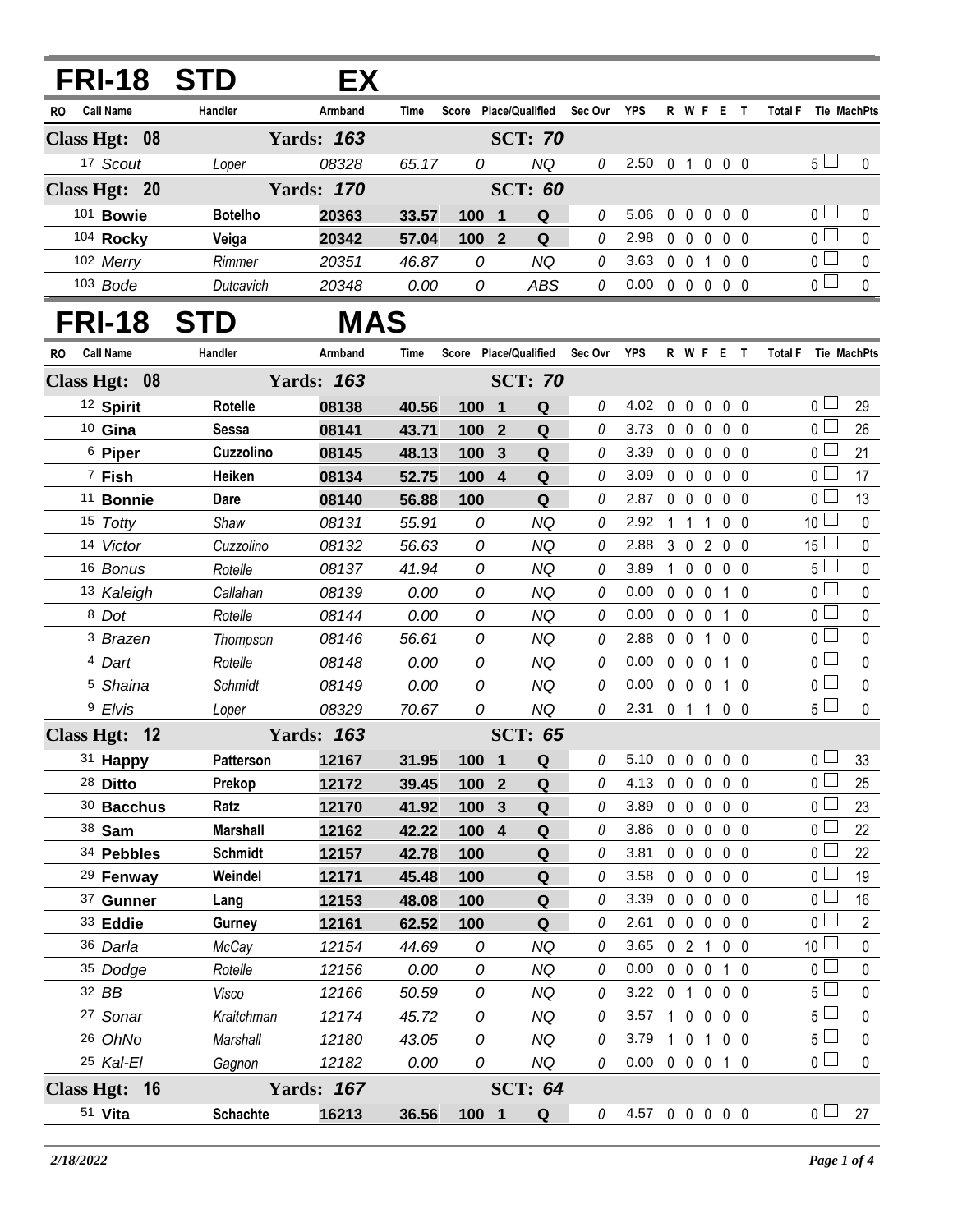| 61 Sparkle    | <b>Moss</b>      | 16192             | 36.62          | 100   | $\overline{2}$ | Q           | 0  | 4.56           | $\mathbf{0}$ | $\mathbf 0$       | 0                 | $0\quad 0$     | 0 L             | 27           |
|---------------|------------------|-------------------|----------------|-------|----------------|-------------|----|----------------|--------------|-------------------|-------------------|----------------|-----------------|--------------|
| 48 Finn       | <b>Bruno</b>     | 16218             | 39.29          | 100   | 3              | Q           | 0  | 4.25           | 0            | $\mathbf 0$       | $\mathbf{0}$      | 0 <sub>0</sub> | 0 <sup>1</sup>  | 24           |
| 52 Kip        | Fronheiser       | 16211             | 39.94          | 100   | $\overline{4}$ | Q           | 0  | 4.18           | $\mathbf{0}$ | $\overline{0}$    | 0                 | 0 <sub>0</sub> | 0 l             | 24           |
| 56 Wabi Sabi  | <b>Stolba</b>    | 16205             | 41.61          | 100   |                | ${\bf Q}$   | 0  | 4.01           |              | $0\quad 0$        | 0                 | 0 <sub>0</sub> | 0 <sub>0</sub>  | 22           |
| 53 Beanie     | Shaw             | 16209             | 43.27          | 100   |                | Q           | 0  | 3.86           | $\mathbf 0$  | $\mathbf 0$       | $\mathbf{0}$      | 0 <sub>0</sub> | 0 l             | 20           |
| 62 Cao Runn   | Bryden           | 16189             | 52.68          | 0     |                | <b>NQ</b>   | 0  | 3.17           | $\mathbf{1}$ | $\overline{2}$    | 1                 | 0 <sub>0</sub> | $15$ $-$        | $\pmb{0}$    |
| 59 Tucker     | Powell           | 16194             | 0.00           | 0     |                | <b>NQ</b>   | 0  | 0.00           | $\mathbf{0}$ | $\mathbf 0$       | 0                 | $1\quad0$      | 0 <sub>0</sub>  | 0            |
| 58 Charlie    | Trippett         | 16195             | 0.00           | 0     |                | <b>NQ</b>   | 0  | 0.00           |              | $0\quad 0$        | 0                 | $1\quad0$      | 0 <sub>l</sub>  | $\pmb{0}$    |
| 55 Grover     | Puro             | 16206             | 42.75          | 0     |                | <b>NQ</b>   | 0  | 3.91           |              | 0 <sub>1</sub>    | 1                 | 0 <sub>0</sub> | 5 L             | 0            |
| 50 Si         | Visco            | 16214             | 0.00           | 0     |                | <b>NQ</b>   | 0  | 0.00           | $\mathbf 0$  | $\mathbf 0$       | 0                 | $1\quad0$      | 0 <sub>0</sub>  | $\pmb{0}$    |
| 49 E.V.       | Gichner          | 16216             | 44.97          | 0     |                | <b>NQ</b>   | 0  | 3.71           |              | 2 <sub>2</sub>    | 1                 | $0\quad 0$     | 20              | 0            |
| 47 Rhys       | Midura           | 16219             | 0.00           | 0     |                | <b>NQ</b>   | 0  | 0.00           | $\mathbf{0}$ | $\mathbf 0$       | $\mathbf 0$       | $1\quad0$      | 0 <sub>0</sub>  | $\pmb{0}$    |
| 60 Jolene     | Morgan           | 16193             | 0.00           | 0     |                | ABS         | 0  | 0.00           | $\mathbf{0}$ | $\mathbf 0$       | $\mathbf 0$       | 0 <sub>0</sub> | 0 <sup>1</sup>  | 0            |
| 57 Pennie     | Kandle           | 16203             | 0.00           | 0     |                | <b>ABS</b>  | 0  | 0.00           | $\mathbf 0$  | $\mathbf 0$       | 0                 | $0\quad 0$     | 0 <sub>0</sub>  | $\pmb{0}$    |
| 54 Samone     | Eicher           | 16208             | 0.00           | 0     |                | <b>ABS</b>  | 0  | 0.00           |              | $0\quad 0$        | 0                 | 0 <sub>0</sub> | $0-$            | 0            |
| 46 Gibbs      | Cox              | 16221             | 0.00           | 0     |                | ABS         | 0  | 0.00           |              |                   | 00000             |                | $\overline{0}$  | $\mathbf 0$  |
| Class Hgt: 20 |                  | <b>Yards: 170</b> | <b>SCT: 60</b> |       |                |             |    |                |              |                   |                   |                |                 |              |
| 77 Zinnia     | Shaw             | 20284             | 0.00           | 0     |                | <b>AIS</b>  | 0  | 0.00           | $\mathbf 0$  | $\mathbf 0$       | $\mathbf 0$       | 0 <sub>0</sub> | 0 <sub>0</sub>  | $\pmb{0}$    |
| 98 Glitz      | Rohn             | 20232             | 33.73          | 100 1 |                | Q           | 0  | 5.04           |              |                   | $0\quad 0\quad 0$ | 0 <sub>0</sub> | 0 <sup>1</sup>  | 26           |
| 74 Aero       | <b>Baggerman</b> | 20347             | 36.02          | 100   | $\mathbf{2}$   | Q           | 0  | 4.72           | $\mathbf 0$  | $\mathbf 0$       | $\mathbf 0$       | 0 <sub>0</sub> | 0 l             | 23           |
| 79 Cherry     | <b>Moss</b>      | 20281             | 36.36          | 100   | 3              | Q           | 0  | 4.68           | $\mathbf 0$  | $0\quad 0$        |                   | $0\quad 0$     | 0 <sup>1</sup>  | 23           |
| 99 Emerald    | <b>Brubach</b>   | 20229             | 38.51          | 100   | $\overline{4}$ | Q           | 0  | 4.41           |              | $0\quad 0\quad 0$ |                   | $0\quad 0$     | 0 L             | 21           |
| 94 Gracie     | Cardamone        | 20246             | 39.73          | 100   |                | Q           | 0  | 4.28           |              | $0\quad 0\quad 0$ |                   | $0\quad 0$     | 0 <sup>1</sup>  | 20           |
| 86 Emma       | Gechter          | 20267             | 40.36          | 100   |                | Q           | 0  | 4.21           |              | $0\quad 0$        | 0                 | 0 <sub>0</sub> | 0 l             | 19           |
| 89 Ghost      | <b>Patrick</b>   | 20258             | 41.62          | 100   |                | Q           | 0  | 4.08           |              | $0\quad 0\quad 0$ |                   | $0\quad 0$     | 0 <sub>0</sub>  | 18           |
| 88 Emily      | <b>McGuigan</b>  | 20259             | 42.12          | 100   |                | Q           | 0  | 4.04           |              | $0\quad 0\quad 0$ |                   | $0\quad 0$     | 0 l             | 17           |
| 76 Tori       | <b>Brubach</b>   | 20285             | 42.89          | 100   |                | Q           | 0  | 3.96           |              | $0\quad 0\quad 0$ |                   | 0 <sub>0</sub> | 0 <sup>1</sup>  | 17           |
| 75 Oskar      | <b>Patrick</b>   | 20286             | 43.15          | 100   |                | Q           | 0  | 3.94           |              | $0\quad 0\quad 0$ |                   | 0 <sub>0</sub> | 0 <sub>0</sub>  | 16           |
| 73 Jem        | <b>Samuels</b>   | 20349             | 43.39          | 100   |                | $\mathbf Q$ | 0  | 3.92 0 0 0 0 0 |              |                   |                   |                | 0 <sub>0</sub>  | 16           |
| 96 <b>Boh</b> | <b>Stolba</b>    | 20241             | 48.97          | 100   |                | $\mathbf Q$ | 0  | 3.47 0 0 0 0 0 |              |                   |                   |                | 0 l             | 11           |
| 100 Sky       | Patrick          | 20223             | 42.82          | 0     |                | NQ          | 0  | 3.97           |              |                   | 10000             |                | 5 l             | $\mathbf{0}$ |
| 97 Matrix     | <b>Botelho</b>   | 20234             | 41.72          | 0     |                | <b>NQ</b>   | 0  | 4.07           |              |                   | 0 0 2 0 0         |                | 0 l             | 0            |
| 95 Rusty      | Flannelly        | 20243             | 41.30          | 0     |                | <b>NQ</b>   | 0  | 4.12 $0 \t1$   |              |                   | 2 0 0             |                | 5 L             | 0            |
| 93 Ben        | Kramer           | 20249             | 75.33          | 0     |                | NQ          | 15 | 2.26           |              |                   | 1 2 3 0 0         |                | 60 <sup>1</sup> | 0            |
| 91 Dazzle     | Moss             | 20253             | 35.45          | 0     |                | <b>NQ</b>   | 0  | 4.80           | $\mathbf 0$  |                   | 0 1 0 0           |                | 0 <sup>1</sup>  | 0            |
| 90 Jersey     | Cardamone        | 20255             | 53.87          | 0     |                | <b>NQ</b>   | 0  | 3.16           |              | 0 <sub>1</sub>    | $\mathbf{0}$      | $0\quad 0$     | 5 <sup>1</sup>  | 0            |
| 87 Ruby       | Merkel           | 20261             | 0.00           | 0     |                | <b>NQ</b>   | 0  | 0.00           |              | $0\quad 0\quad 0$ |                   | $1\quad0$      | 0 L             | 0            |
| 84 Nitro      | Chernack         | 20270             | 48.21          | 0     |                | <b>NQ</b>   | 0  | 3.53           |              | $1\quad1$         | $\mathbf{1}$      | $0\quad 0$     | 10 <sup>L</sup> | 0            |
| 82 Dahlia     | Halperin         | 20272             | 57.75          | 0     |                | NQ          | 0  | 2.94           |              |                   | 0 0 2 0 1         |                | 5 <sub>1</sub>  | 0            |
| 81 Jenci      | Furey            | 20275             | 0.00           | 0     |                | <b>NQ</b>   | 0  | 0.00           |              | $0\quad 0\quad 0$ |                   | 1 0            | 0 l             | 0            |
| 80 Halley     | <b>Burnett</b>   | 20278             | 0.00           | 0     |                | <b>NQ</b>   | 0  | 0.00           |              | $0\quad 0\quad 0$ |                   | $1\quad0$      | 0 <sub>0</sub>  | 0            |
| 78 Cricket    | Shoemaker        | 20283             | 44.14          | 0     |                | NQ          | 0  | 3.85           |              | $0\quad 0$        | 1                 | $0\quad 0$     | 0 l             | 0            |
| 72 Tyrion     | Borowski         | 20355             | 36.95          | 0     |                | NQ          | 0  | 4.60           |              |                   | 0 1 0 0 0         |                | 5 <sub>1</sub>  | 0            |
| 71 Ben        | Dynarski         | 20359             | 51.75          | 0     |                | NQ          | 0  | 3.29           |              | 1 0 0             |                   | $0\quad 0$     | 5 <sup>1</sup>  | 0            |
| 92 Chick      | Mosner           | 20252             | 0.00           | 0     |                | ABS         | 0  | 0.00           |              |                   | 00000             |                | 0 <sub>0</sub>  | $\pmb{0}$    |
| 85 Jade       | <b>Trippett</b>  | 20268             | 0.00           | 0     |                | ABS         | 0  | 0.00           |              |                   | 00000             |                | $0-$            | $\pmb{0}$    |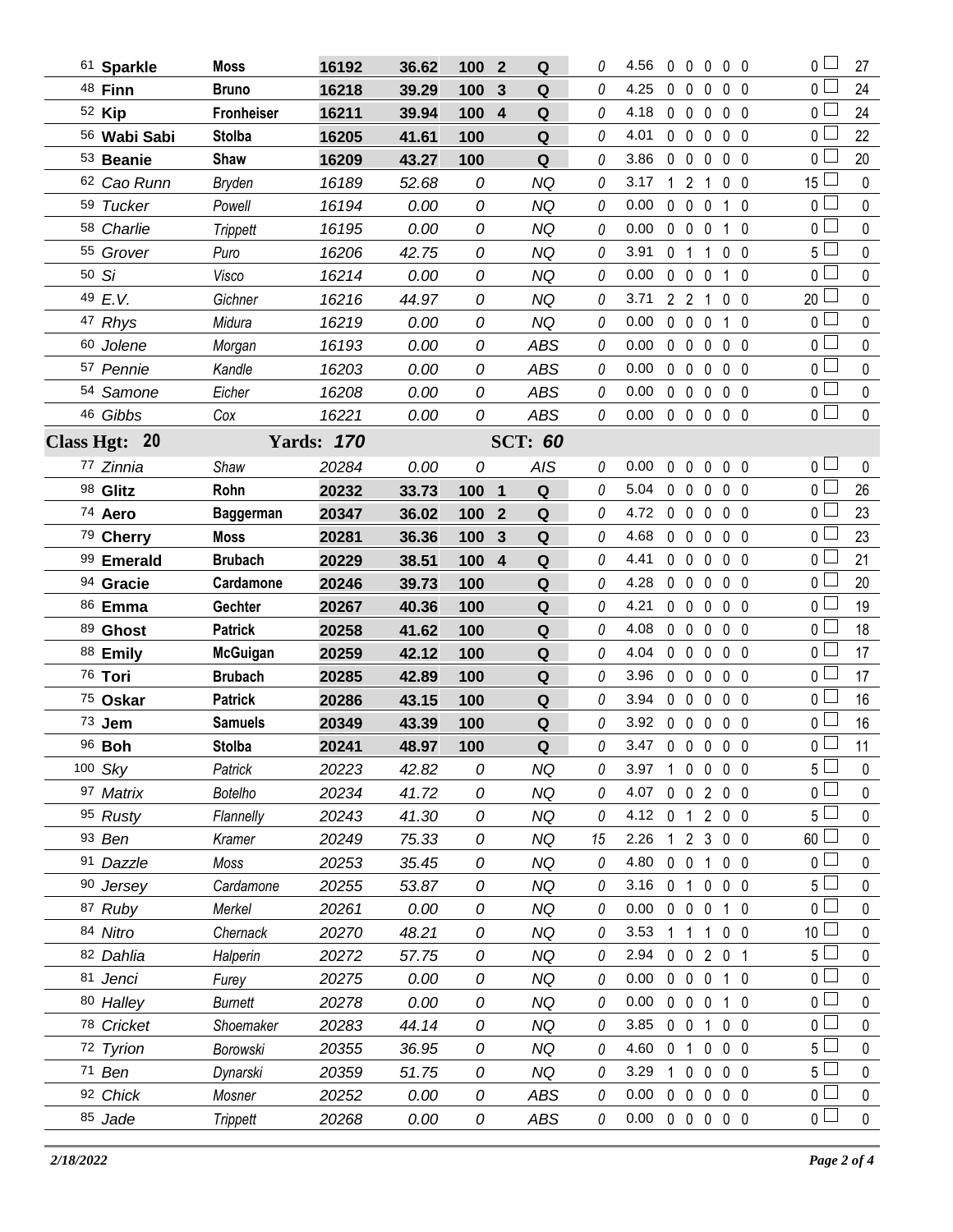|    | 83 Ruby-do             | Eicher                                | 20271             | 0.00         | 0               | ABS                           | 0           | $0.00 \t0 \t0 \t0 \t0 \t0$ |             |                        |                |                |                     | $\overline{0}$                          | 0                |
|----|------------------------|---------------------------------------|-------------------|--------------|-----------------|-------------------------------|-------------|----------------------------|-------------|------------------------|----------------|----------------|---------------------|-----------------------------------------|------------------|
|    | Class Hgt: 24          |                                       | <b>Yards: 170</b> |              |                 | <b>SCT: 64</b>                |             |                            |             |                        |                |                |                     |                                         |                  |
|    | 118 Topper             | Shoemaker                             | 24291             | 37.58        | 100 1           | Q                             | 0           | 4.52                       | $\mathbf 0$ | $\mathbf 0$            | $\overline{0}$ | $0\quad 0$     |                     | 0 <sub>1</sub>                          | 26               |
|    | 117 Cabbie             | <b>Buttion</b>                        | 24299             | 38.87        | 100             | Q<br>$\overline{2}$           | 0           | 4.37                       | $0\quad 0$  |                        | $\mathbf 0$    | $0\quad 0$     |                     | 0 <sup>1</sup>                          | 25               |
|    | 112 Tempo              | <b>Suter</b>                          | 24307             | 40.07        | 100             | Q<br>$\mathbf{3}$             | 0           | 4.24                       |             |                        | 00000          |                |                     | 0 <sub>1</sub>                          | 23               |
|    | 110 Shambhu            | <b>Thorpe</b>                         | 24309             | 41.16        | 100             | $\overline{4}$<br>Q           | 0           | 4.13                       |             | $0\quad 0\quad 0$      |                | $0\quad 0$     |                     | 0 <sub>1</sub>                          | 22               |
|    | 113 Swizzle            | <b>Buttion</b>                        | 24305             | 49.49        | 100             | Q                             | 0           | 3.44                       |             | $0\quad 0\quad 0$      |                | $0\quad 0$     |                     | 0 <sub>0</sub>                          | 14               |
|    | 120 Juvi               | <b>Buttion</b>                        | 24288             | 49.89        | 100             | ${\bf Q}$                     | 0           | 3.41                       |             | $0\quad 0\quad 0\quad$ |                | $0\quad 0$     |                     | 0 <sub>1</sub>                          | 14               |
|    | 116 Tsavo              | Odgers                                | 24292             | 52.65        | 0               | <b>NQ</b>                     | 0           | 3.23                       | $0\quad 0$  |                        | 1 0 0          |                |                     | 0 <sup>1</sup>                          | 0                |
|    | 119 Kai                | Thorpe                                | 24296             | 0.00         | 0               | NQ                            | 0           | 0.00                       |             |                        | 0 0 0 1 0      |                |                     | 0 <sub>0</sub>                          | 0                |
|    | 114 Pivo               | Cannerelli                            | 24306             | 0.00         | 0               | <b>NQ</b>                     | 0           | 0.00                       |             |                        | 0 0 0 1 0      |                |                     | $0-$                                    | $\pmb{0}$        |
|    | 109 Piston             | <b>Buttion</b>                        | 24310             | 54.82        | 0               | NQ                            | 0           | 3.10                       | $0\quad 0$  |                        | $\mathbf{1}$   | $0\quad 0$     |                     | 0 <sub>0</sub>                          | 0                |
|    | 111 Trudy              | Carberry                              | 24313             | 45.73        | 0               | <b>NQ</b>                     | 0           | 3.72                       |             |                        | 0 1 0 0 0      |                |                     | $5 -$                                   | 0                |
|    | 115 Joseph             | Koziatek                              | 24302             | 0.00         | 0               | <b>ABS</b>                    | 0           | 0.00                       |             |                        | 00000          |                |                     | 0 <sup>1</sup>                          | 0                |
|    | Class Hgt: 24C         |                                       | <b>Yards: 170</b> |              |                 | <b>SCT: 60</b>                |             |                            |             |                        |                |                |                     |                                         |                  |
|    | 121 Titan              | Keens                                 | 24C314            | 47.39        | 0               | <b>NQ</b>                     | 0           | 3.59 0 1 0 0 0             |             |                        |                |                |                     | 5 <sub>1</sub>                          | 0                |
|    | <b>FRI-18</b>          | <b>STD</b>                            | EX P              |              |                 |                               |             |                            |             |                        |                |                |                     |                                         |                  |
| RO | <b>Call Name</b>       | Handler                               | Armband           | Time         |                 | Score Place/Qualified         | Sec Ovr YPS |                            |             |                        | R W F E T      |                | Total F Tie MachPts |                                         |                  |
|    | Class Hgt: 20          |                                       | <b>Yards: 170</b> |              |                 | <b>SCT: 69</b>                |             |                            |             |                        |                |                |                     |                                         |                  |
|    | 108 Athena             | Eicher                                | 20324             | 0.00         | 0               | <b>ABS</b>                    | 0           | 0.00                       |             |                        | 00000          |                |                     | 0 <sub>l</sub>                          | 0                |
|    | <b>FRI-18</b>          | <b>STD</b>                            |                   | <b>MAS P</b> |                 |                               |             |                            |             |                        |                |                |                     |                                         |                  |
|    |                        |                                       |                   |              |                 |                               |             |                            |             |                        |                |                |                     |                                         |                  |
| RO | <b>Call Name</b>       | Handler                               | Armband           | Time         |                 | Score Place/Qualified         | Sec Ovr     | YPS                        |             |                        | R W F E T      |                | <b>Total F</b>      |                                         |                  |
|    | Class Hgt: 04          |                                       | <b>Yards: 163</b> |              |                 | <b>SCT: 75</b>                |             |                            |             |                        |                |                |                     |                                         |                  |
|    | <sup>1</sup> Zoom      | <b>Rotelle</b>                        | 04071             | 35.88        | 100 1           | $\mathbf Q$                   | 0           | 4.54                       |             |                        | 0 0 0 0 0      |                |                     | 0 <sub>0</sub>                          | 39               |
|    | $2$ Mo                 | Krivanich                             | 04068             | 55.28        | 0               | <b>NQ</b>                     | $\theta$    | 2.95                       |             |                        | 1 1 0 0 0      |                |                     | 10 <sup>1</sup>                         | $\Omega$         |
|    | Class Hgt: 08          |                                       | <b>Yards: 163</b> |              |                 | <b>SCT: 70</b>                |             |                            |             |                        |                |                |                     |                                         |                  |
|    | 19 Dillon              | Gurney                                | 08087             | 41.03        | 100 1           | Q                             | $\theta$    | 3.97 0 0 0                 |             |                        |                | $0\quad 0$     |                     | 0 <sub>1</sub>                          | 28               |
|    | <sup>22</sup> Radiance | Gagnon                                | 08075             | 45.08        | 100             | $\overline{2}$<br>$\mathbf Q$ | 0           | 3.62                       | $\pmb{0}$   | $\mathbf 0$            | $\pmb{0}$      | 0 <sub>0</sub> |                     | 0 <sub>1</sub>                          | 24               |
|    | <sup>18</sup> Berkeley | <b>Smey</b>                           | 08316             | 59.71        | 100             | $\mathbf{3}$<br>$\mathbf Q$   | 0           | 2.73                       | $\mathbf 0$ | $\mathbf 0$            | $\mathbf 0$    | $0\quad 0$     |                     | 0 <sup>1</sup>                          | 10               |
|    | <sup>20</sup> Valkyrie | Heiken                                | 08086             | 66.88        | 100 4           | $\mathbf Q$                   | 0           | 2.44                       | $0\quad 0$  |                        | $\mathbf 0$    | $0\quad 0$     |                     | 0 <sub>0</sub>                          | 3                |
|    | 24 Aeryn               | Midura                                | 08073             | 40.97        | 0               | <b>NQ</b>                     | 0           | 3.98                       | $0\quad 0$  |                        | $\mathbf{1}$   | $0\quad 0$     |                     | 0 l                                     | Tie MachPts<br>0 |
|    | 23 Cruise              | Prekop                                | 08074             | 0.00         | 0               | <b>NQ</b>                     | 0           | 0.00                       | $0\quad 0$  |                        | $\overline{0}$ | $1\quad0$      |                     | 0 <sub>0</sub>                          | 0                |
|    | <sup>21</sup> Becca    | Dennis                                | 08080             | 0.00         | 0               | <b>ABS</b>                    | 0           | 0.00                       |             | $0\quad 0\quad 0$      |                | $0\quad 0$     |                     | 0 <sup>1</sup>                          | $\pmb{0}$        |
|    | Class Hgt: 12          |                                       | <b>Yards: 167</b> |              |                 | <b>SCT: 69</b>                |             |                            |             |                        |                |                |                     |                                         |                  |
|    | 44 Lira                | <b>Schachte</b>                       | 12089             | 36.05        | 100 1           | Q                             | 0           | 4.63                       | 0           | $\mathbf 0$            | 0              | $0\quad 0$     |                     | 0 <sub>l</sub>                          | 32               |
|    | 41 Zephyr              | <b>Evans</b>                          | 12093             | 42.41        | $1002$          | $\mathbf Q$                   | 0           | 3.94                       | $0\quad 0$  |                        | $\mathbf 0$    | $0\quad 0$     |                     | 0 <sub>0</sub>                          | 26               |
|    | 40 Mica                | <b>Brown</b>                          | 12095             | 53.09        | 100 3           | Q                             | 0           | 3.15                       | $0\quad 0$  |                        | $\mathbf 0$    | $0\quad 0$     |                     | 0 <sub>0</sub>                          | 15               |
|    | 43 Ozzy                | Halloran                              | 12090             | 0.00         | 0               | <b>NQ</b>                     | 0           | 0.00                       | $0\quad 0$  |                        | $\overline{0}$ | $1\quad0$      |                     | 0 l                                     | 0                |
|    | 42 Bizzy               | Goodspeed                             | 12091             | 0.00         | 0               | <b>NQ</b>                     | 0           | 0.00                       | $0\quad 0$  |                        | $\mathbf 0$    | $1\quad0$      |                     | 0 <sub>0</sub>                          | 0                |
|    | 39 Hera                | Baggerman                             | 12097             | 0.00         | 0               | <b>NQ</b>                     | 0           | 0.00                       |             | $0\quad 0\quad 0$      |                | $1\quad0$      |                     | $\overline{0}$                          | $\pmb{0}$        |
|    | Class Hgt: 16          |                                       | <b>Yards: 170</b> |              |                 | <b>SCT: 65</b>                |             |                            |             |                        |                |                |                     |                                         |                  |
|    | 64 Helo<br>68 Cookie   | <b>Baggerman</b><br><b>McLaughlin</b> | 16122             | 38.56        | 100 1<br>$1002$ | Q<br>$\mathbf Q$              | 0<br>0      | 4.41<br>3.37 0 0 0 0 0     | $\mathbf 0$ | $\mathbf 0$            | $\mathbf 0$    | $0\quad 0$     |                     | 0 <sub>0</sub><br>$\overline{0}$ $\Box$ | 26<br>14         |